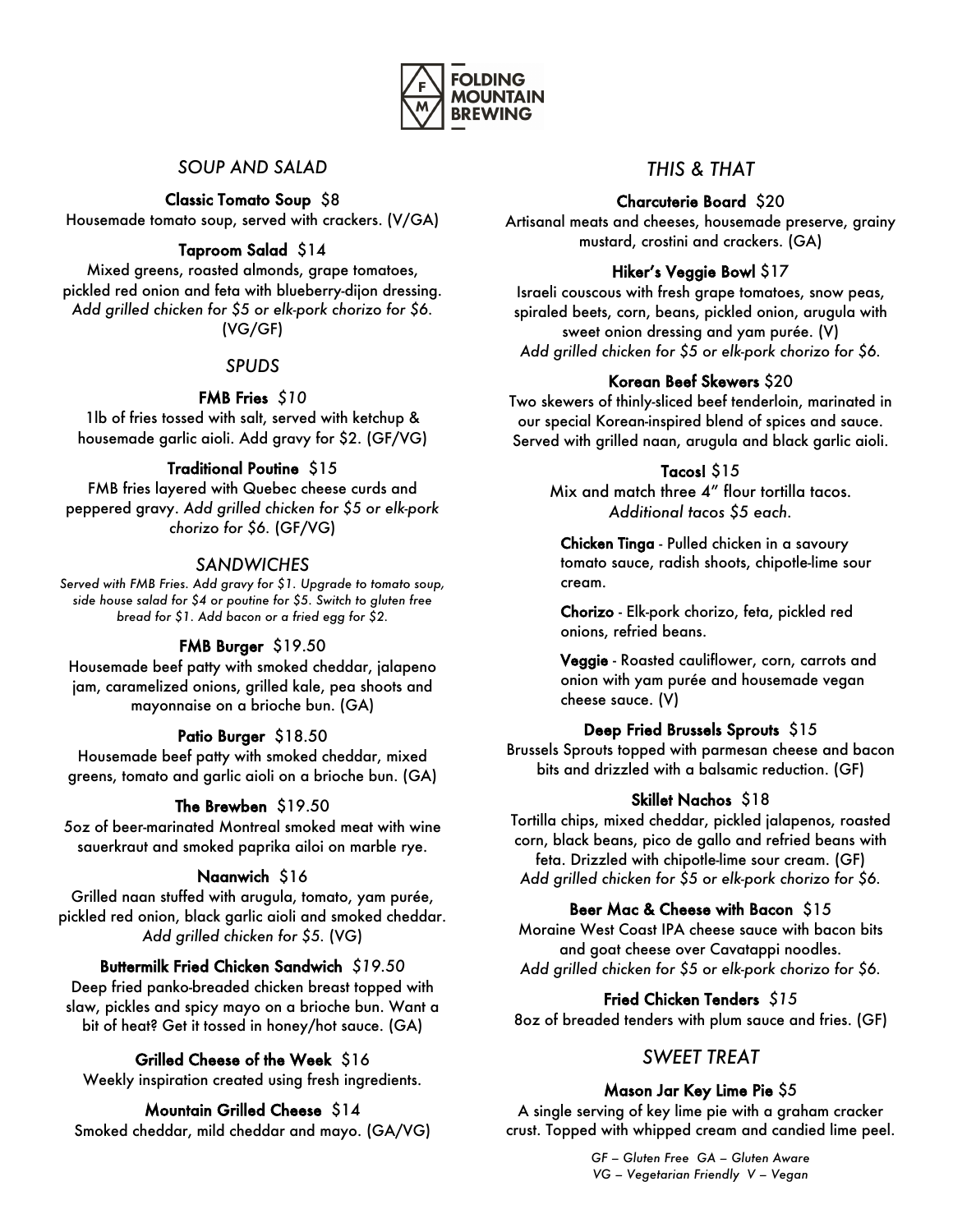

#### *BEER ON TAP*

*60oz Pitcher - \$25 20oz - \$9 10oz - \$4.75 Flight 4oz x 4 - \$12*

Rotating Seasonal Releases (please ask your server) Moraine West Coast IPA Parkway Porter Folding Mountain Lager Alpine Cranberry Sour Afternoon Social Hazy IPA Wild Mountain Hefe Day Away XPA Outbound Lager

#### *WINE*

Rotating Selection - (6oz) - \$9

#### *OTHER OFFERINGS*

Village Brewery Apple Cider - \$9 Glutenberg (Gluten-free Beer) - \$8 Epitaph Gin and Soda - \$8 Brevy Vodka Soda (Lemon Lime) - \$8 FMB Caesar - \$12

# *NON ALCOHOL*

Rotating Craft Sodas - \$4 Rotating Kombucha Selection - \$5.50 Village Local Non-Alcoholic Pale Ale - \$6 Americano - \$4 Hot Chocolate, topped with whipped cream - \$4 Tea - \$3.50 Perrier - \$3.50

*Add 1oz of Strathcona Spirits Velvet Cream to Americano or Hot Chocolate for \$5*

## *OFF SALES TO GO*

4-packs (please ask your server for current selection) 64oz Growler fill - \$15 32oz Growler fill - \$8 32oz Crowler - \$12 Wine by the bottle - \$30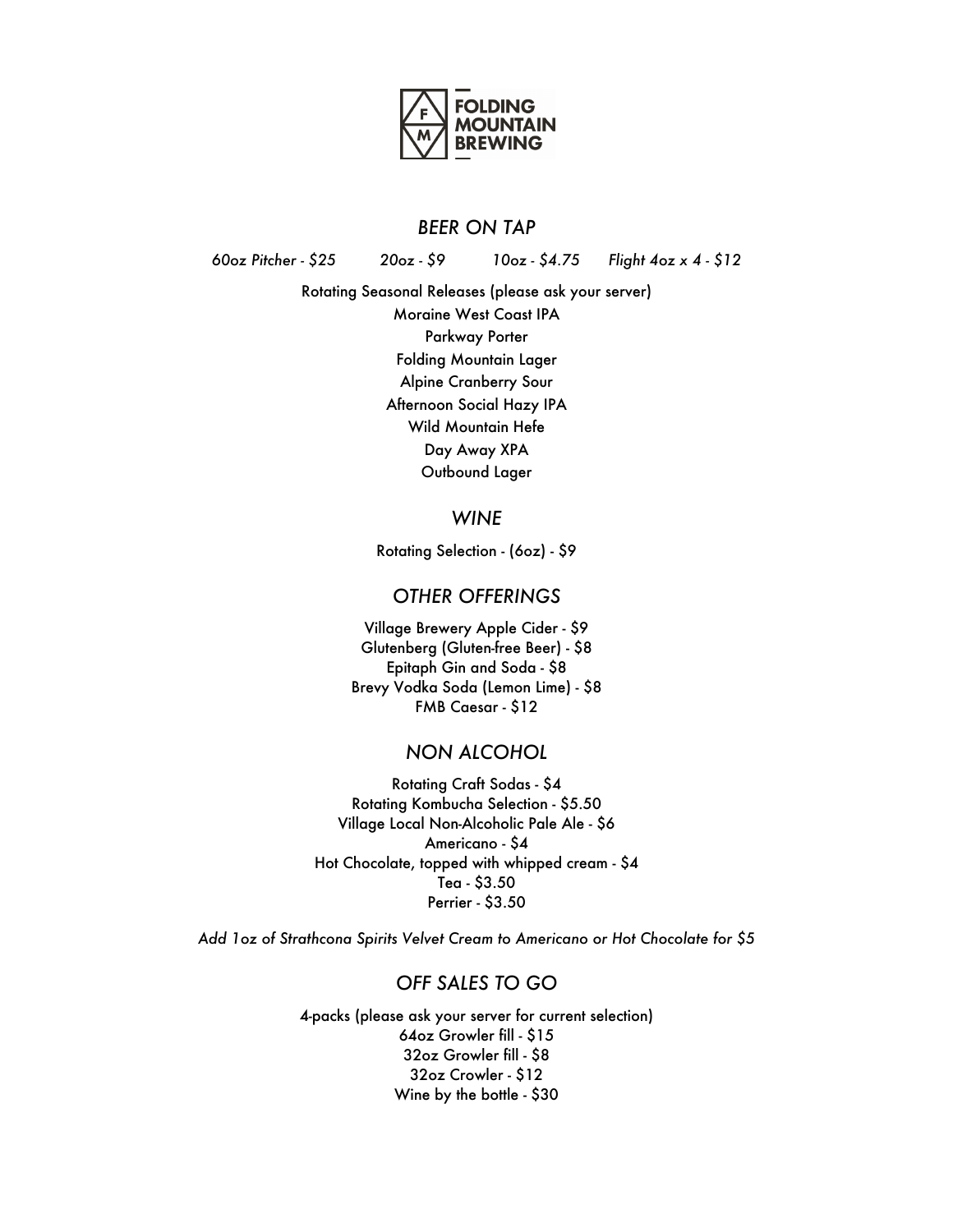

# *BEER DESCRIPTIONS*

# Folding Mountain Lager

*Alc/Vol: 4.5% IBUs: 20* A clean, crisp and dry beer with a light malt flavour and a nudge of citrus from the late addition of American hops.

# Day Away XPA (Extra Pale Ale)

*Alc/Vol: 5.0% IBUs: 37* In between a pale ale and IPA, this beer has bursts of tropical citrus and berry with subtle hints of floral and herbal aromas.

#### Parkway Porter

*Alc/Vol: 6.0% IBUs: 30* Medium-bodied and mildly-hopped, this dark brown ale has notes of chocolate and coffee.

# Wild Mountain Hefeweizen

*Alc/Vol: 4.2% IBUs: 12*

Canadian wheat, Pilsner malt, German hops and a classic German Hefeweizen yeast combine to give this beer its signature flavour with notes of banana and clove.

## Moraine West Coast IPA

*Alc/Vol: 6.0% IBUs: 75* Our take on the classic west coast style. With a perfect balance between bitterness and malt, this slightly dank beer has notes of pine and grapefruit.

## Alpine Cranberry Sour

*Alc/Vol: 4.5% IBUs: 10* This light-bodied kettled sour beer has been infused with Canadian cranberries to give you the perfect levels of tartness.

## Afternoon Social Hazy IPA

*Alc/Vol: 6.5% IBUs: 45*

A juicy blend of hops lending to tropical aromas and flavours of coconut, pineapple, tangerine, and citrus fruit. A blend of malted barley, malted oats and flaked wheat provide the signature haze.

## Outbound Lager

*Alc/Vol: 4.5% IBUs: 15* A neutral beer with a crisp, clean, dry finish. Light-bodied with medium-to-high carbonation and a light floral hop aroma.